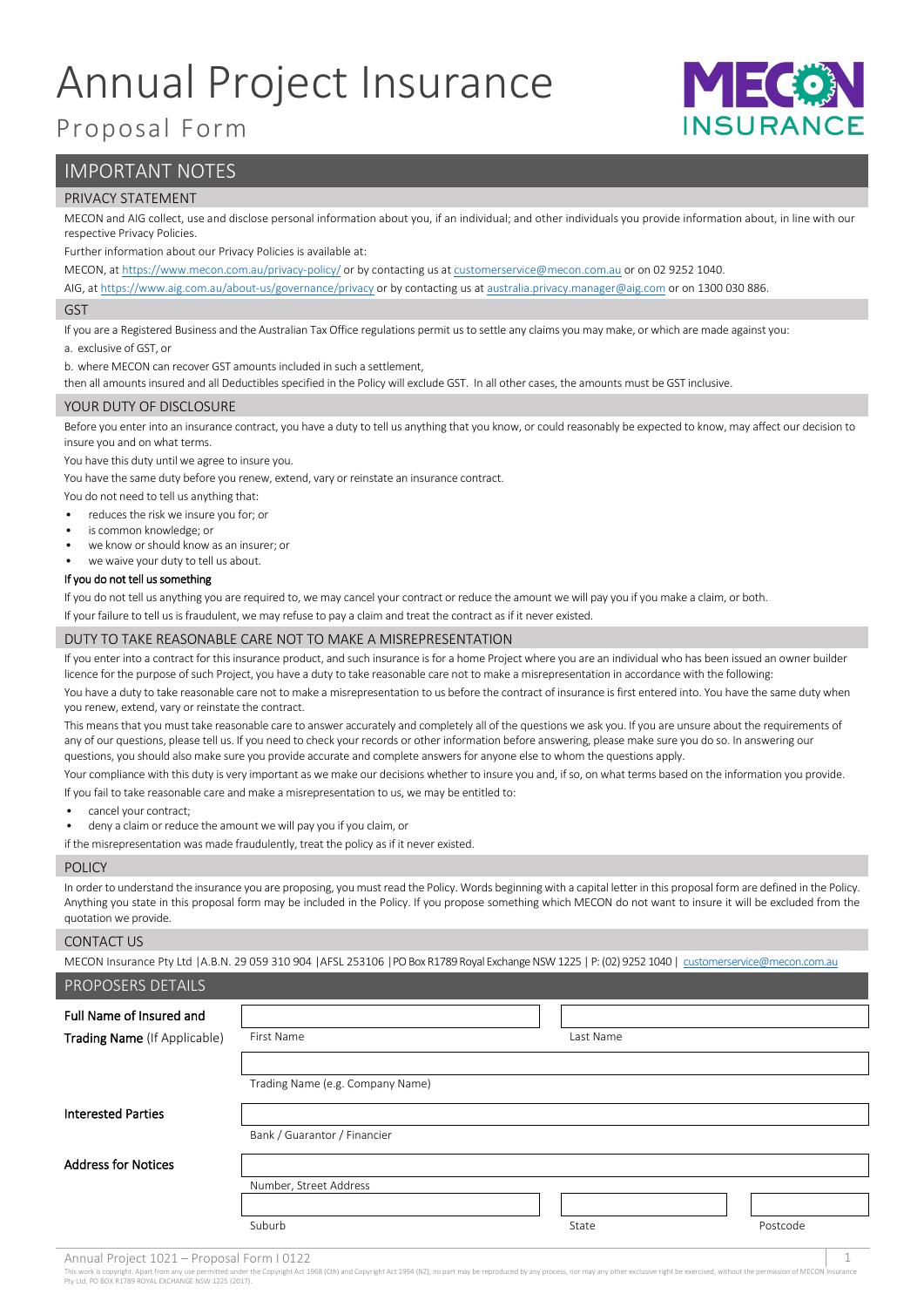|  | Australian Business Numbe |  |
|--|---------------------------|--|

| ABN                        |                            | Registered for GST?         | Yes | No |   |
|----------------------------|----------------------------|-----------------------------|-----|----|---|
|                            | Australian Business Number | GST % (if varied from 100%) |     |    | % |
| Year business established? |                            |                             |     |    |   |

| Year business established? |  |
|----------------------------|--|
|----------------------------|--|

To the best of your knowledge, having made appropriate enquiries, have you or any person with whom you are in partnership; or (if the proposed insured is a company) have any of the company's directors or officeholders\*: (\*registered company)

| a.             | Experienced any loss, damage, circumstance, liability or claim against you (whether<br>insured or not) that could be covered by any of the policies now proposed?      |           |
|----------------|------------------------------------------------------------------------------------------------------------------------------------------------------------------------|-----------|
| b.             | Had an insurer decline any claim, cancel any insurance policy or impose special terms to<br>any insurance policy?                                                      |           |
| $\mathsf{C}$ . | Been charged with, pleaded guilty to or been convicted of any criminal offence or had<br>any criminal offence proved?                                                  |           |
| d.             | Been associated in any way with any: Outlaw Motorcycle Gang ("OMG") or any member<br>of an OMG; organised crime gang ("OCG") or any member of an OCG, or other illegal |           |
|                | association?                                                                                                                                                           | Νc<br>Yes |
| $e$ .          | Been declared bankrupt?                                                                                                                                                |           |

- f. Had a liquidator and/or receiver appointed and/or been placed into external administration?
- g. Been a defendant in any civil court case?

If 'Yes' to any of the above, please provide full details (or in space provided on page 5)

All answers above will be regarded as answers by all parties related to the proposal.

| <b>INSURANCE DETAILS</b>                                                                                         |    |                                                                                                                                                                                                                                                                                                                                                   |           |
|------------------------------------------------------------------------------------------------------------------|----|---------------------------------------------------------------------------------------------------------------------------------------------------------------------------------------------------------------------------------------------------------------------------------------------------------------------------------------------------|-----------|
| Cover Required                                                                                                   |    | TO                                                                                                                                                                                                                                                                                                                                                |           |
|                                                                                                                  |    | Commencement Date<br><b>Expiration Date</b>                                                                                                                                                                                                                                                                                                       |           |
| <b>Basis of Insurance for Projects</b><br>(Please select either a. or b.)<br>Note that the cover starts and ends | а. | Project Run-Off Basis (or "projects commencing" basis)<br>Do you require insurance only for the Projects that you commence during the Policy Period<br>until they are completed?                                                                                                                                                                  | Yes<br>No |
| differently for each basis and the value<br>required for each may differ:                                        |    | If 'Yes', please provide the estimated total value of all Projects you expect to commence<br>during the Policy Period                                                                                                                                                                                                                             |           |
|                                                                                                                  |    | \$                                                                                                                                                                                                                                                                                                                                                |           |
|                                                                                                                  |    | Do you require insurance on any Projects currently underway?                                                                                                                                                                                                                                                                                      | Yes<br>No |
|                                                                                                                  |    |                                                                                                                                                                                                                                                                                                                                                   |           |
|                                                                                                                  |    | <b>OR</b>                                                                                                                                                                                                                                                                                                                                         |           |
|                                                                                                                  | b. | Annual Turnover Basis ("transfer" or "cut off" basis)<br>Do you require insurance on all Projects on-hand at the start of, and commenced during, the<br>Policy Period to be insured until expiry of the current Policy Period?<br>(All MECON cover ceases at expiry - even Defects Liability Period Cover, unless cover is<br>renewed with MECON) | Yes<br>No |
|                                                                                                                  |    | If 'Yes':<br>Please provide the estimated total Annual Turnover of all Projects to be insured<br>i)                                                                                                                                                                                                                                               |           |
|                                                                                                                  |    | \$                                                                                                                                                                                                                                                                                                                                                |           |
|                                                                                                                  |    | the state of the contract of the contract of the con-<br>the state of the state of the state of<br>$\mathbf{u}$ and $\mathbf{v}$                                                                                                                                                                                                                  |           |

 ii) For all Projects currently underway, please provide a list showing commencement date, location, description, value of work completed to date and total Project value in the space provided on the last page.

#### Project Information

| Occupation                                               | Percentage of<br>Turnover | Max Project Value | Max Project Duration | Max Defects Liability<br>Period |
|----------------------------------------------------------|---------------------------|-------------------|----------------------|---------------------------------|
| New Residential Dwellings                                | %                         |                   | months               | months                          |
| Alterations to Residential Dwellings                     | %                         |                   | months               | months                          |
| New Commercial/Industrial Buildings                      | %                         |                   | months               | months                          |
| Alterations to Commercial/Industrial<br><b>Buildings</b> | %                         | ১                 | months               | months                          |
| Other (i.e., Roads, bridges, marinas,                    | %                         |                   | months               | months                          |
| tanks, silos, masts, etc.)                               | %                         |                   | months               | months                          |
|                                                          | %                         |                   | months               | months                          |
|                                                          | %                         |                   | months               | months                          |

Annual Project 1021 — Proposal Form 1 0122<br>This work is copyright. Apart from any use permitted under the Copyright Act 1968 (Cth) and Copyright Act 1994 (NZ), no part may be reproduced by any process, nor may any other ex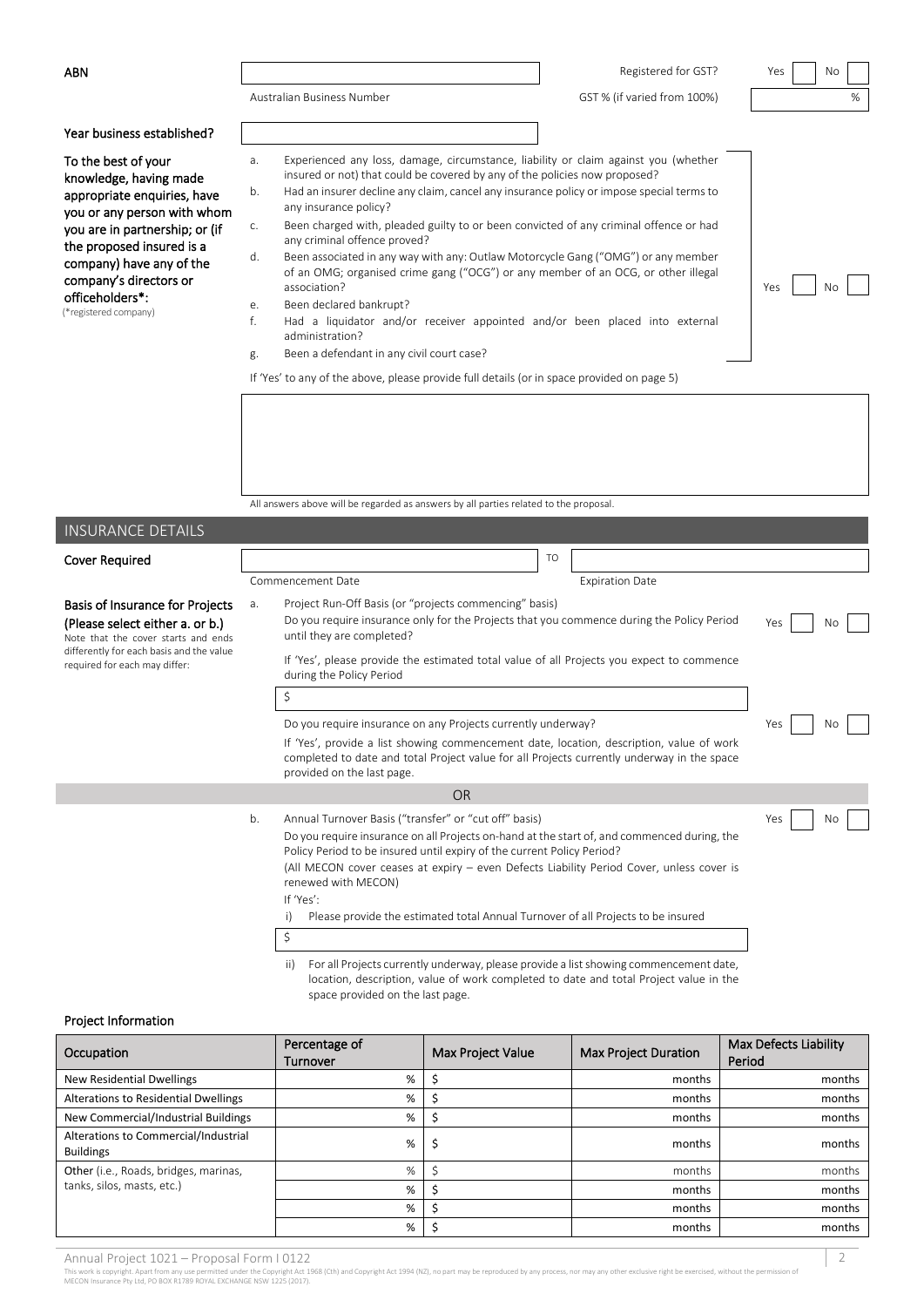|                            | Please provide turnover or value split: Below the 26th parallel South*                                                                         |                                                                                                                                                                                                   |                                                                                                |                                                |                                                                                                                                                                                                                                                                                |           |                                                                                                    | Above the 26th parallel South |           |  |
|----------------------------|------------------------------------------------------------------------------------------------------------------------------------------------|---------------------------------------------------------------------------------------------------------------------------------------------------------------------------------------------------|------------------------------------------------------------------------------------------------|------------------------------------------------|--------------------------------------------------------------------------------------------------------------------------------------------------------------------------------------------------------------------------------------------------------------------------------|-----------|----------------------------------------------------------------------------------------------------|-------------------------------|-----------|--|
| <b>NSW</b>                 | <b>ACT</b>                                                                                                                                     | <b>VIC</b>                                                                                                                                                                                        | <b>TAS</b>                                                                                     | <b>SA</b>                                      | QLD                                                                                                                                                                                                                                                                            | <b>WA</b> | <b>QLD</b>                                                                                         | <b>WA</b>                     | <b>NT</b> |  |
| %                          | %                                                                                                                                              | %                                                                                                                                                                                                 | %                                                                                              | %                                              | %                                                                                                                                                                                                                                                                              | %         | $\%$                                                                                               | %                             | %         |  |
|                            | *Below the 26th Parallel South (a geographical line running from Denham in Western Australia in the West to Gympie in Queensland to the East). |                                                                                                                                                                                                   |                                                                                                |                                                |                                                                                                                                                                                                                                                                                |           |                                                                                                    |                               |           |  |
| Project Number             |                                                                                                                                                |                                                                                                                                                                                                   |                                                                                                |                                                | Estimated number of Projects to be insured during the Policy Period?                                                                                                                                                                                                           |           |                                                                                                    |                               |           |  |
| In the Next 12 Months      |                                                                                                                                                | Amount of salaries                                                                                                                                                                                |                                                                                                |                                                |                                                                                                                                                                                                                                                                                |           | \$                                                                                                 |                               |           |  |
|                            |                                                                                                                                                |                                                                                                                                                                                                   | Amount paid to subcontractors                                                                  |                                                |                                                                                                                                                                                                                                                                                |           | \$                                                                                                 |                               |           |  |
|                            |                                                                                                                                                |                                                                                                                                                                                                   | Number of employees                                                                            |                                                |                                                                                                                                                                                                                                                                                |           |                                                                                                    |                               |           |  |
| <b>Terrorism</b>           |                                                                                                                                                |                                                                                                                                                                                                   | renewal date of the Policy).                                                                   | which the majority of work will be undertaken. | For the purpose of allocating the Terrorism charge please state the postcode in<br>(Note: this charge is subject to annual adjustment based upon the Projects insured. The ARPC<br>require you to declare the postcode and total Project value expended on each Project at the |           | Postcode                                                                                           |                               |           |  |
| <b>Existing Structures</b> |                                                                                                                                                |                                                                                                                                                                                                   |                                                                                                |                                                | Will any alterations or refurbishments to Existing Structures be undertaken?                                                                                                                                                                                                   |           |                                                                                                    | Yes                           | No        |  |
|                            |                                                                                                                                                |                                                                                                                                                                                                   | Do you require Section One - (Material Damage) insurance for those Existing Structures?<br>Yes |                                                |                                                                                                                                                                                                                                                                                |           |                                                                                                    |                               | No        |  |
| Demolition                 |                                                                                                                                                | Will the cost of demolition work exceed 25% of your annual turnover and / or will any demolition<br>Yes<br>No<br>work exceed 15 metres in height (other than internal non-structural demolition)? |                                                                                                |                                                |                                                                                                                                                                                                                                                                                |           |                                                                                                    |                               |           |  |
|                            |                                                                                                                                                |                                                                                                                                                                                                   | If 'Yes' please specify:                                                                       |                                                |                                                                                                                                                                                                                                                                                |           |                                                                                                    |                               |           |  |
| Projections                |                                                                                                                                                |                                                                                                                                                                                                   | by you in the past 3 years?<br>If 'Yes', describe the difference.                              |                                                |                                                                                                                                                                                                                                                                                |           | In the next 12 months, will any Projects differ in size, scope or complexity from those undertaken | Yes                           | <b>No</b> |  |

| PROJECT INFORMATION                                                             |                |                                                                                                                                       |     |           |  |
|---------------------------------------------------------------------------------|----------------|---------------------------------------------------------------------------------------------------------------------------------------|-----|-----------|--|
| Will the Project involve any of                                                 | a.             | Actual excavation work or work in an existing excavation deeper than 10 metres                                                        | Yes | <b>No</b> |  |
| the following?<br>If 'Yes' has been answered to any of                          | b.             | Blasting or explosives (other than nail guns)                                                                                         | Yes | No        |  |
| the below questions, please describe<br>the work involved in the Project in the | C <sub>1</sub> | Design and construct where you provide the design                                                                                     | Yes | No        |  |
| area supplied.                                                                  | d.             | Directional drilling or boring greater than 1 metre in diameter (other than piling/piers)                                             | Yes | <b>No</b> |  |
|                                                                                 | e.             | Excavation of underground services on site (other than to install new services).                                                      | Yes | No        |  |
|                                                                                 | f.             | Irrigation systems, canal, reservoir or dam work                                                                                      | Yes | No        |  |
|                                                                                 | g.             | Pipelines greater than 250 metres in length                                                                                           | Yes | No        |  |
|                                                                                 | h.             | Road works or bridges                                                                                                                 | Yes | No        |  |
|                                                                                 | i.             | Technology which is of a prototype nature                                                                                             | Yes | No        |  |
|                                                                                 | j.             | The lending of a Builder's licence to, or by, you                                                                                     | Yes | No        |  |
|                                                                                 | k.             | Underground works such as tunnels, shafts, mines or galleries                                                                         | Yes | No        |  |
|                                                                                 | Ι.             | Work in mining processing plants                                                                                                      | Yes | <b>No</b> |  |
|                                                                                 | m.             | Work in oil, gas, chemical or petrochemical plants, including any work on gasoline service<br>stations                                | Yes | <b>No</b> |  |
|                                                                                 | n.             | Work in or around an airport or aircraft landing area or working railways or tramlines                                                | Yes | No        |  |
|                                                                                 | O <sub>x</sub> | Work north of the 26th Parallel South                                                                                                 | Yes | No        |  |
|                                                                                 | p.             | Work on landfills, land which is listed on the contaminated land register or the application<br>of waste or chemical products to land | Yes | No        |  |

Annual Project 1021 — Proposal Form 1 0122<br>This work is copyright. Apart from any use permitted under the Copyright Act 1968 (Cth) and Copyright Act 1994 (NZ), no part may be reproduced by any process, nor may any other ex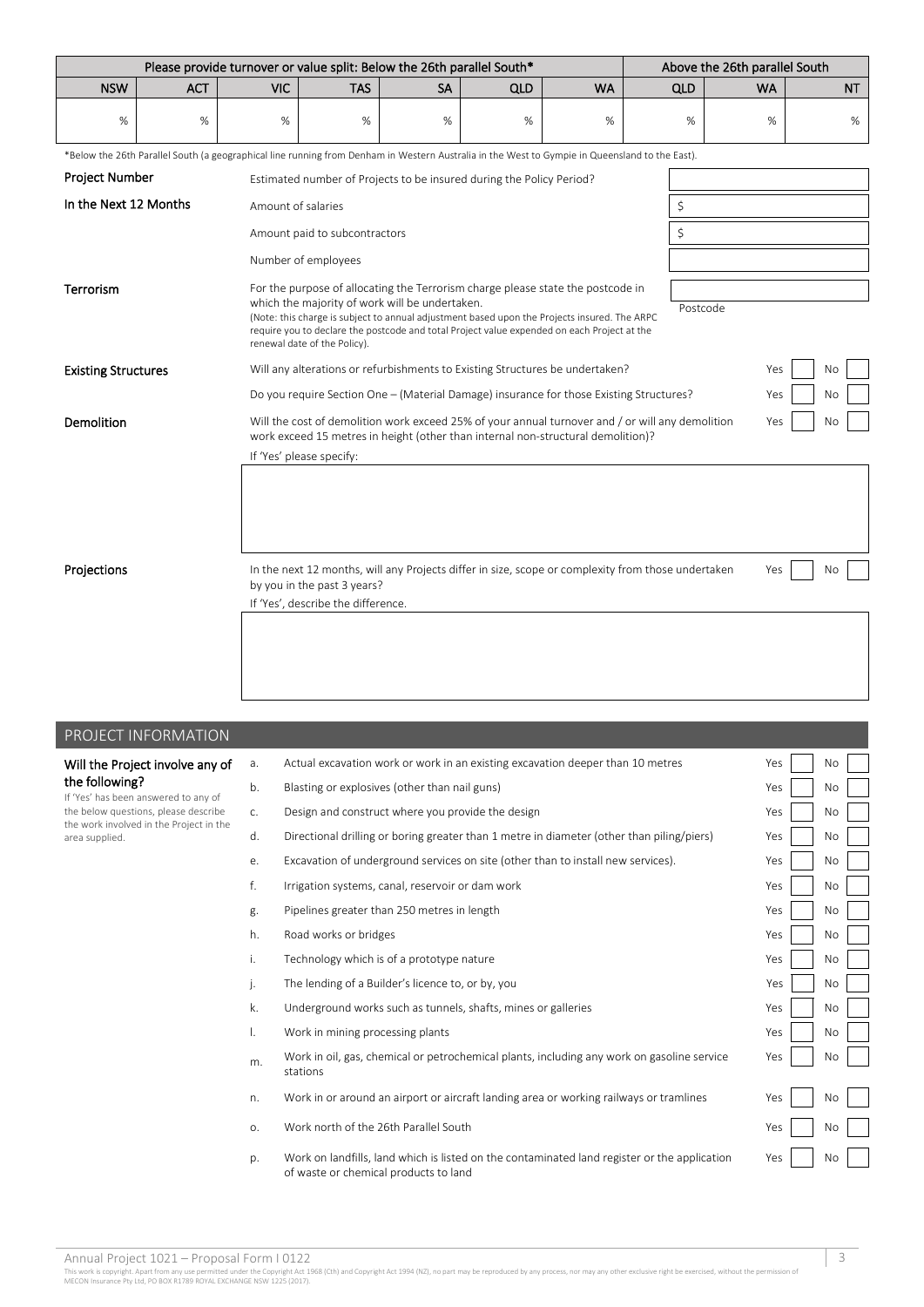|                                                                                                                                                                                                                                  | Are you predominantly a plumber, roofer, waterproofer, piler, formworker or scaffolder?<br>Yes<br>No. |                                                                                                                                                                                                                                                                                                                                                                                                                                                                                                                            |                        |  |  |  |  |
|----------------------------------------------------------------------------------------------------------------------------------------------------------------------------------------------------------------------------------|-------------------------------------------------------------------------------------------------------|----------------------------------------------------------------------------------------------------------------------------------------------------------------------------------------------------------------------------------------------------------------------------------------------------------------------------------------------------------------------------------------------------------------------------------------------------------------------------------------------------------------------------|------------------------|--|--|--|--|
| <b>CONTRACTORS POLLUTION LIABILITY</b>                                                                                                                                                                                           |                                                                                                       |                                                                                                                                                                                                                                                                                                                                                                                                                                                                                                                            |                        |  |  |  |  |
| <b>Contractors Pollution Liability</b><br>(if any of i. to iii. below are<br>answered 'yes' cover will not<br>apply)<br>Completing this question does not guarantee<br>cover. It is only provided at Mecon's sole<br>discretion. | ۱.<br>ii.                                                                                             | We require you to have written procedures and/or methods in place so your staff know<br>how to deal with the discovery of asbestos or if there is a pollution event. Do you need to<br>create these procedures? * We will supply guidelines for these procedures to you if you don't have them.<br>During the past five (5) years have you had any significant/reportable releases or spills of<br>hazardous substances, hazardous waste or any other pollutants (as defined by<br>environmental statutes or regulations)? | Yes<br>No<br>Yes<br>No |  |  |  |  |
|                                                                                                                                                                                                                                  | iii.                                                                                                  | In the past five (5) years, has there been, or is there now pending, a claim against you for<br>clean-up, bodily/personal injury or property damage, resulting from the release into the<br>environment of hazardous substances (including asbestos), hazardous waste, or other<br>pollutants from the location or other locations owned or operated by you?                                                                                                                                                               | Yes<br>No.             |  |  |  |  |

If 'Yes' to any of the above questions, please describe below:

#### SUM INSURED AND INSURED PROPERTY

#### Section One – Material Damage

| These are the maximum                                                 | 1.02 | Maximum Project value                                                                                                                                   |  |
|-----------------------------------------------------------------------|------|---------------------------------------------------------------------------------------------------------------------------------------------------------|--|
| sums insured which will<br>apply to the Project:                      | 1.03 | Maximum amount of Principal Supplied Materials ("free issued") for<br>any one Project                                                                   |  |
| If automatic amounts below are<br>insufficient please specify another | 1.04 | Existing Structures (maximum value for any one Project)                                                                                                 |  |
| amount.                                                               | 1.05 | Contractor's Plant, Tools and Reusable Equipment<br>(attach list of Plant and Equipment with their values or nominate an amount for non-specific items) |  |
|                                                                       | 1.06 | Variations and Escalation (20% of the amount specified at 1.02 and 1.03 is automatic)                                                                   |  |
|                                                                       | 1.07 | Removal of Debris (10% of the amount specified at 1.02, 1.03, 1.04 and 1.05 is automatic)                                                               |  |
|                                                                       | 1.08 | Professional Fees (10% of the amount specified at 1.02 and 1.03 is automatic)                                                                           |  |
|                                                                       | 1.09 | Expediting Costs (5% of the amount specified at 1.02,1.03 & 1.04 is automatic)                                                                          |  |
|                                                                       | 1.10 | Mitigation Costs (5% of the amount specified at 1.02, 1.03 and 1.04 is automatic)                                                                       |  |

# Section Two – Public Liability

| Is Section Two Public Liability required? |      |                                               | Yes<br>No |
|-------------------------------------------|------|-----------------------------------------------|-----------|
| Limits of Indemnity                       | 6.01 | Public Liability                              |           |
| Sub Limits                                | 6.02 | Products Liability                            |           |
|                                           | 6.03 | Vibration Weakening or the Removal of Support |           |
|                                           | 6.04 | Property in Care, Custody or Control          |           |
| OPTIONAL ADDITIONAL COVERS                |      |                                               |           |

In addition to Material Damage and Liability, do you require Cover Advantage Endorsement? Note: an additional premium may apply to each of these additional extensions. Please contact your insurance broker for full details.

Annual Project 1021 — Proposal Form 1 0122<br>This work is copyright. Apart from any use permitted under the Copyright Act 1968 (Cth) and Copyright Act 1994 (NZ), no part may be reproduced by any process, nor may any other ex

Yes No